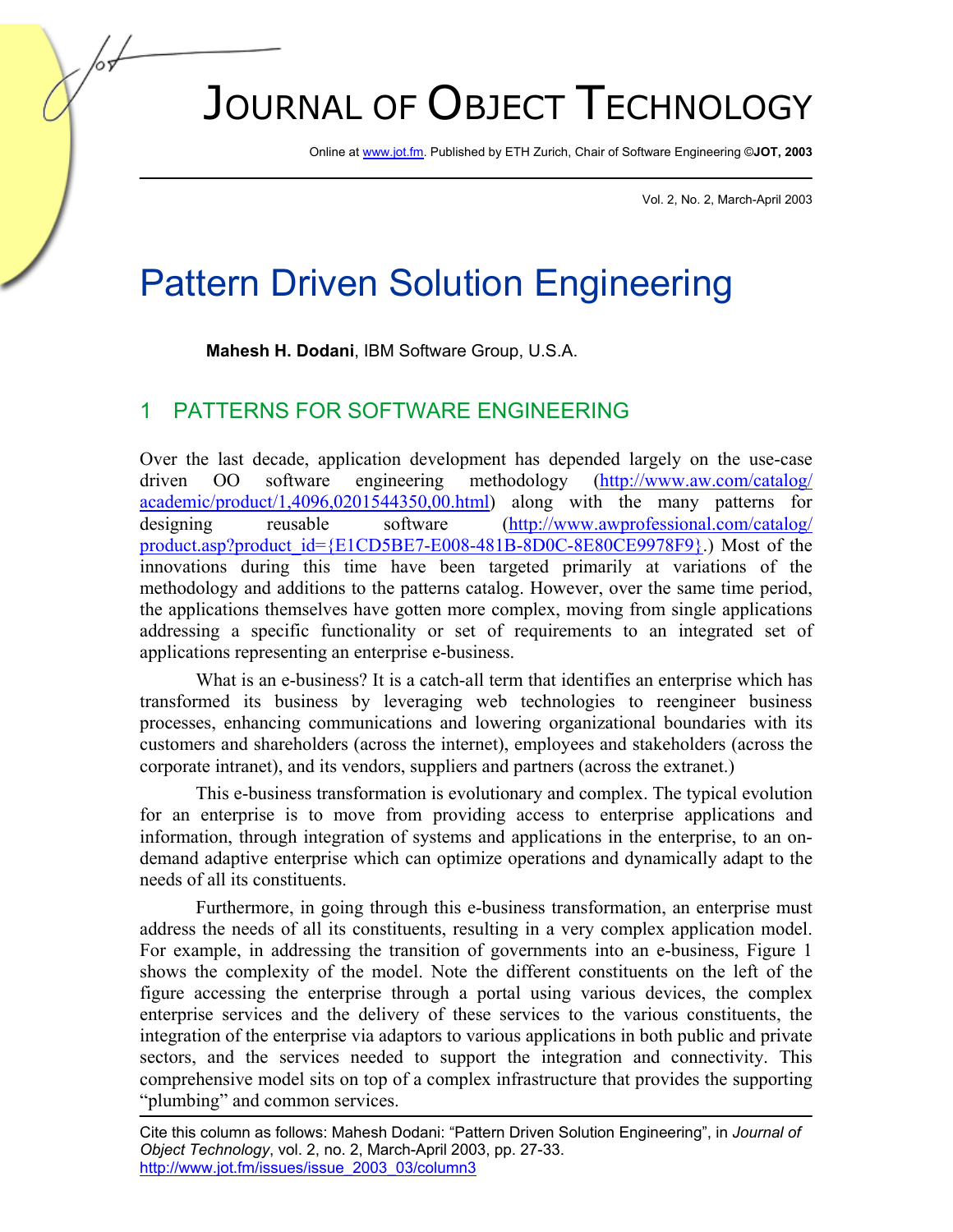

Figure 1: A Complex e-business Transformation Model

Such complex e-business solutions impose their own unique challenges on top of the difficult well-understood challenges of developing OO applications, and need to answer the following questions:

- How to integrate with legacy systems both within the enterprise and with systems outside the enterprise?
- How to satisfy the needs of all the users of the enterprise fast?
- How to adapt to rapidly changing technologies, products and architecture/design frameworks?
- How to handle the acute shortage of key skills and experience in building these complex solutions?

The approach to engineering complex solutions adopted by IBM and described in the rest of this paper is to capture the experiences and approaches that have worked to solve problems in a series of patterns targeted at different levels (ranging from the business level, through the architecture and design levels, to the runtime level), and then integrating these patterns into a cohesive methodology that drives a business requirement into a technical solution.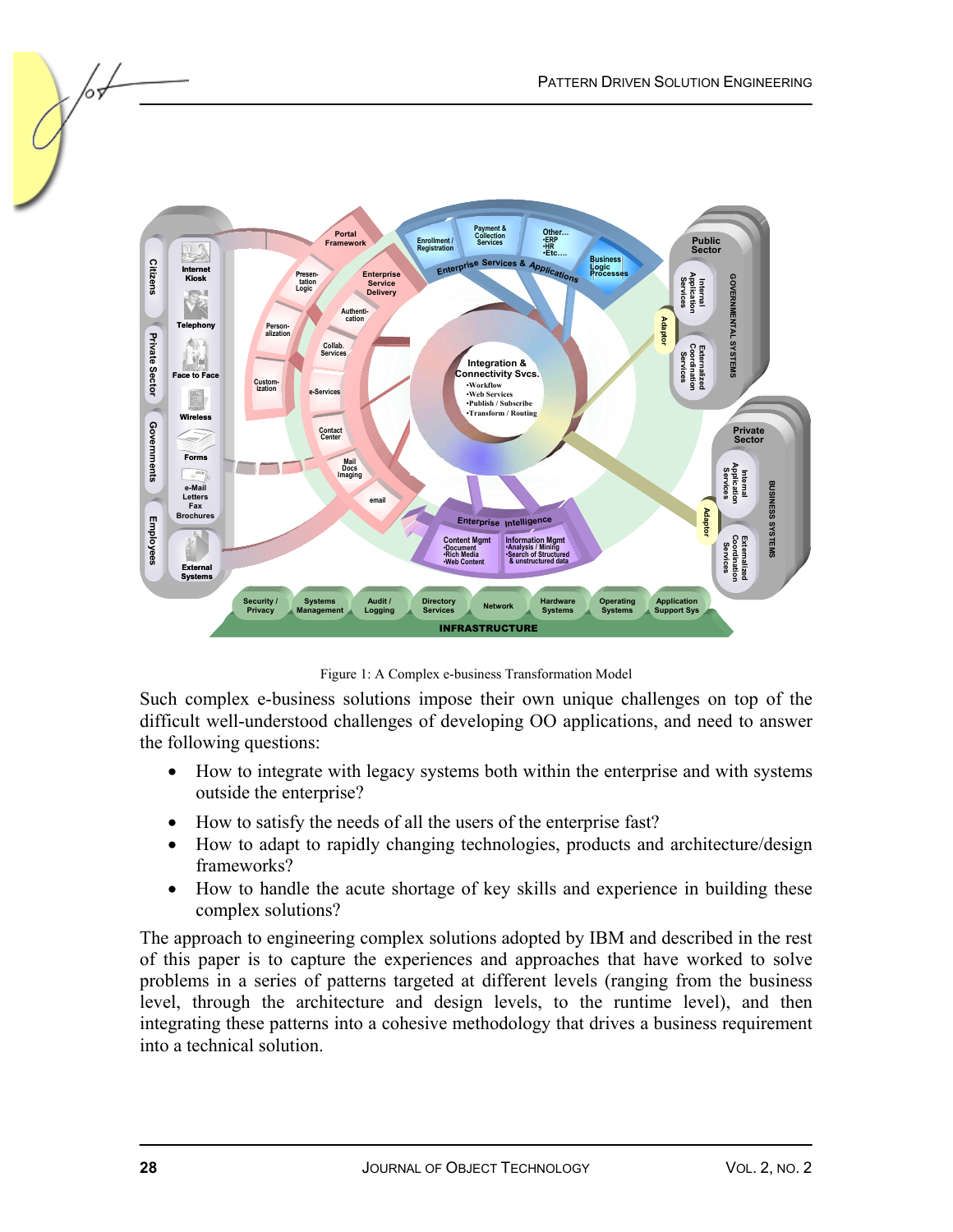#### 2 PATTERNS FOR E-BUSINESS SOLUTIONS

"Each pattern describes a problem that occurs over and over again in our environment and then describes the core of the solution to that problem in such a way that you can use this solution a million times over without ever doing it the same way twice" – Christopher Alexander, A Pattern Language, 1977 [\(http://www.patternlanguage.com](http://www.patternlanguage.com/index.htm) [/index.htm.\)](http://www.patternlanguage.com/index.htm)

The primary objective of the patterns for e-business is to provide a consistent set of patterns that can help drive business priorities and requirements into proven technical solutions. Experience in this area has shown that only 20 percent of an application development project is unique to the business; 80 percent of a project can be approached with proven best practices and established techniques.

IBM Patterns for e-business [\(http://www-106.ibm.com/developerworks/patterns/\)](http://www-106.ibm.com/developerworks/patterns/) define a set of proven, reusable architectures that can drive the design, development, implementation and extension of e-business applications. These patterns have been culled from the documentation and analysis of thousands of successful IBM e-business projects. They match business challenges with Business and Integration patterns, use proven Application and Runtime patterns, populate the Runtime patterns with pre-tested Runtime Product Mappings, and establish best practice guidelines for application design, development and management.

Figure 2 below summarizes the pattern driven solution engineering approach. Business requirements are used to identify the applicable business pattern based on the primary business actors, and the common interactions between the users, business and data. There are four business patterns which form the basic building blocks for the ebusiness solution:

- 1. Self Service: which facilitates users to access business transactions at any time.
- 2. Collaboration: which facilitates users to work with one another and share data and information.
- 3. Information Aggregation: which facilitates data from multiple sources to be aggregated and presented across multiple channels
- 4. Extended Enterprise: which facilitates the integration of data and processes across enterprise boundaries.

For the development of complex systems, composite patterns allow any combination of these business patterns, plus one or more common integration patterns to address the needs of front-end and back-end integration:

- Access Integration: which facilitates a consistent user interface by enabling access from multiple channels (devices) and integrating common services.
- Application Integration: which facilitates integration to core business applications, processes and data.

 $\sqrt{2}$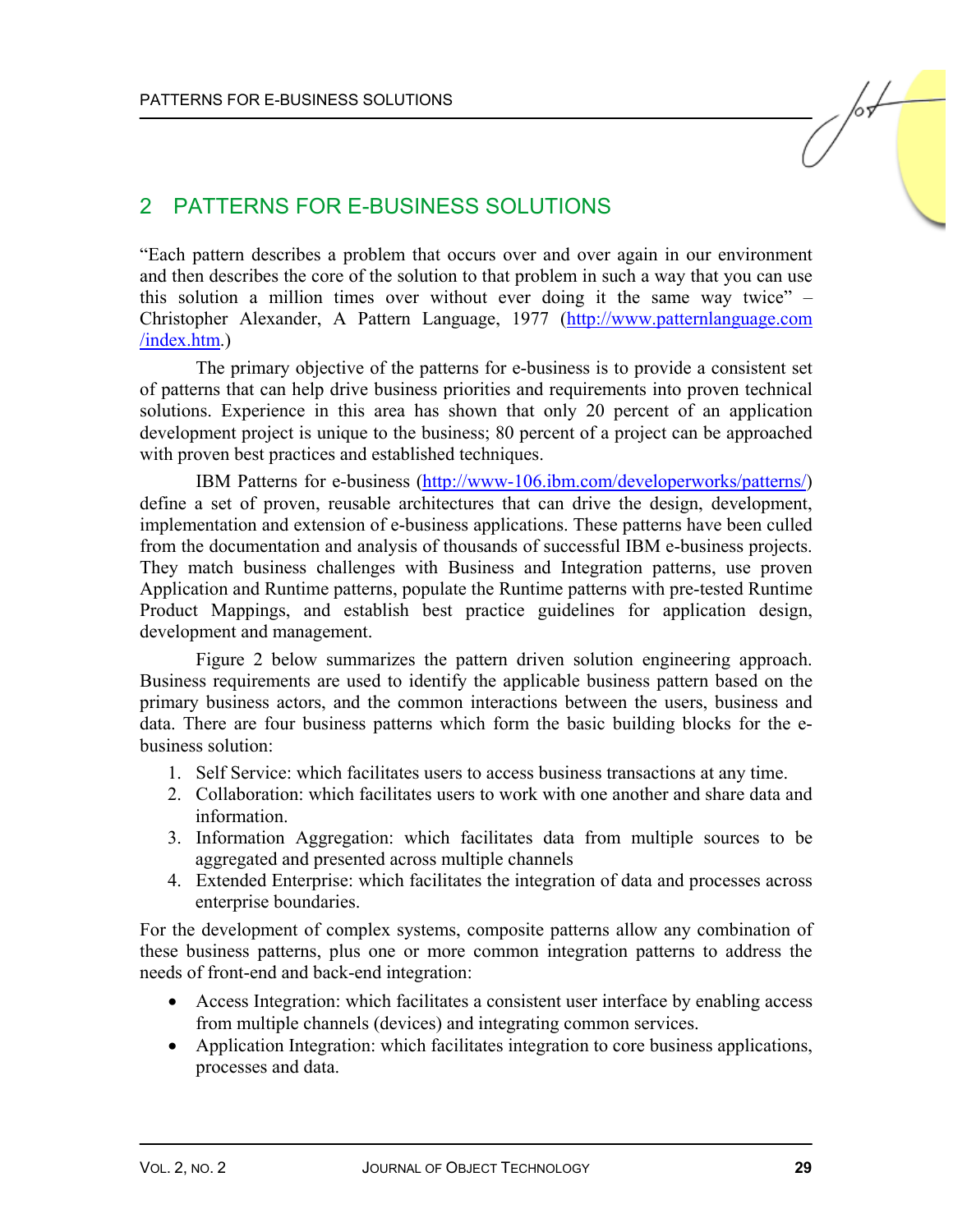

Figure 2: Pattern-driven Solution Engineering

Each of the business and integration patterns can be implemented by one or more application patterns. These application patterns describe the structure of the application (in terms of components and their interactions), the placement of these components to establish how processing and data are split between the tiers of the solution, and the integration (loosely or tightly coupled) between the application and other back-end systems.

Each of the application patterns, in turn, can be implemented by runtime patterns. These runtime patterns define how non-functional requirements, especially availability, performance, scalability and security are demonstrated in the application. These runtime patterns are represented by a logical node diagram which defines the topology of the architecture and the placement of nodes within the architecture. Note that these runtime patterns are product/tool independent, and can be mapped to any software/hardware products that can provide the needed service/functionality. Depending on the established drivers for the business and IT, the runtime patterns will be mapped onto appropriate products and tools that are known to support these requirements.

The best practices for each of the application patterns are documented in terms of technology options available for each component, guidelines for application design, application development and system management, and the considerations for performance. The technology choices are based on IBM's Software Strategy for ebusiness which is based on open standards and technologies, and comprises proven practices and a portfolio of products for developing, deploying and managing e-business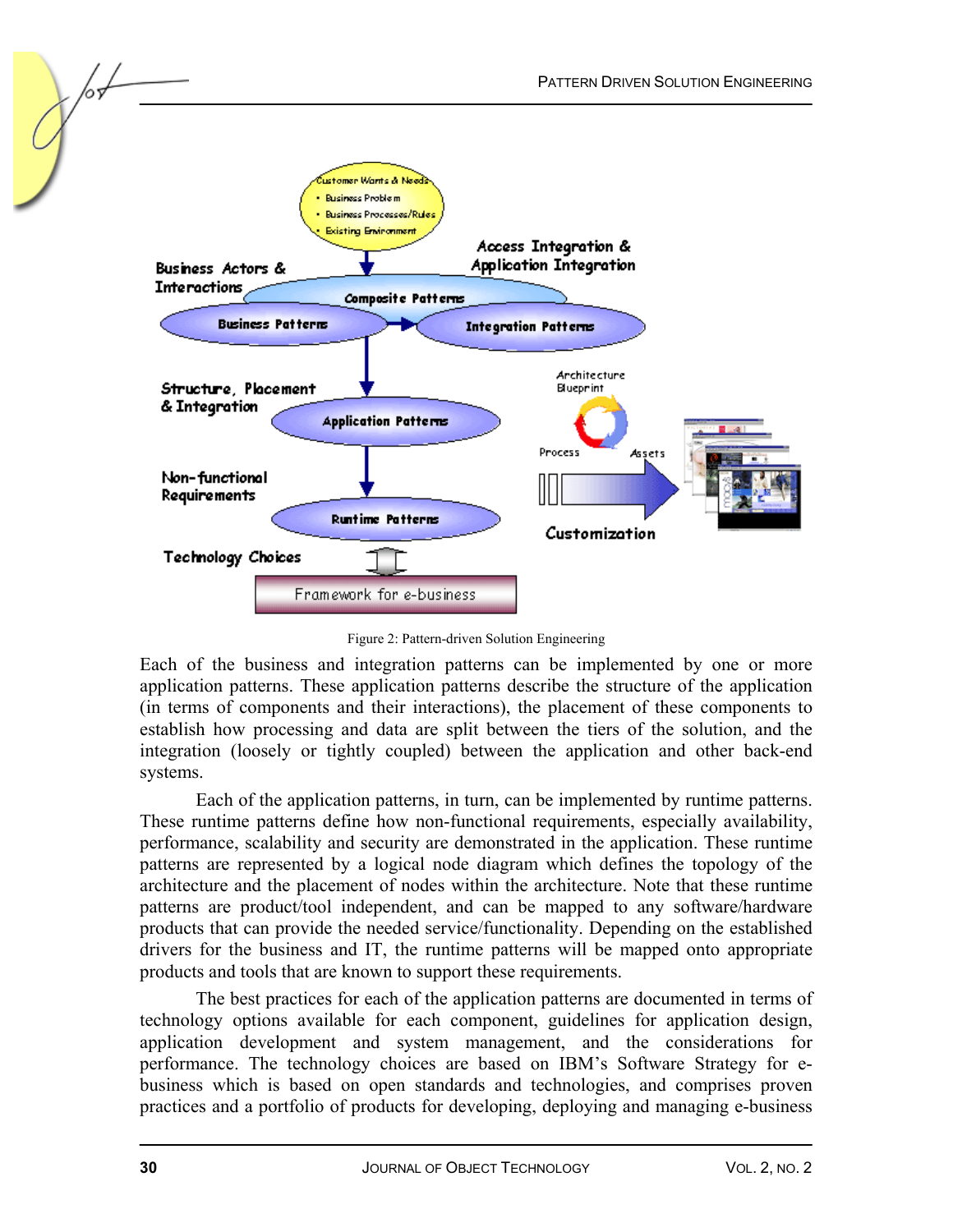applications. These best practices are documented in Redbooks [\(http://www.redbooks.ibm.com/.\)](http://www.redbooks.ibm.com/)

To further aid the use of these patterns, a Pattern Development Kit (PDK) is available for implementing various Self-Service solution designs [\(http://www-](http://www-106.ibm.com/developerworks/patterns/install/index-lite.html)[106.ibm.com/developerworks/patterns/install/index-lite.html.\)](http://www-106.ibm.com/developerworks/patterns/install/index-lite.html) The PDK is a complete, self-configuring, end-to-end skeleton Web application, which can be used as the basis for learning about the pattern, or as the skeleton on which to build the intended solution.

Finally, note that the entire pattern-driven solution engineering approach can be integrated into any software driven methodology. Starting from business objectives, the patterns for e-business can drive the solution choices based on proven best practices, and these can further be customized to meet the unique requirements of the enterprise.

### 3 USING PATTERNS TO ENGINEER SOLUTIONS

There are two major ways in which the patterns can be applied to help enterprises engineer solutions:

- Engineer a solution based on a single business pattern.
- Engineer a solution through a custom design that uses multiple business and integration patterns.

The first approach follows the pattern-driven approach in a top down fashion. Figure 3 shows a sample of using this approach applied to the self-service business pattern. The business requirements were translated into the business actors and interactions that follow the self service business pattern. The Self-Service business pattern, also known as the User-to-Business or U2B pattern, captures the essence of direct interactions between interested parties and a business. Interested parties include customers, business partners, stakeholders, employees, and all other individuals with whom the business intends to interact. As an example for the e-government transformation, self service would include submitting tax returns and renewing licenses. From this business pattern, the business and IT drivers indicated the choice of the router application pattern. The Router application pattern provides a structure for applications that require the intelligent routing of requests from multiple delivery channels to one of multiple back end applications. This application pattern in turn has an associated router implementation pattern. In the Router application pattern, the router tier serves as an integration point for delivery channels in the presentation tier, allowing access to individual back-end applications. In this Runtime pattern, the functions of the router tier are performed by an integration server. Associated with this router runtime pattern are several proven product mappings, the one shown is a coarse-grained, message-broker based design on the IBM AIX and Windows NT platforms. Along with the product mappings, there are established guidelines and related links to support designing, building, deploying and managing the solution [\(http://www-](http://www-106.ibm.com/developerworks/patterns/u2b/at5-library-nt-mb.html)[106.ibm.com/developerworks/patterns/u2b/at5-library-nt-mb.html.\)](http://www-106.ibm.com/developerworks/patterns/u2b/at5-library-nt-mb.html)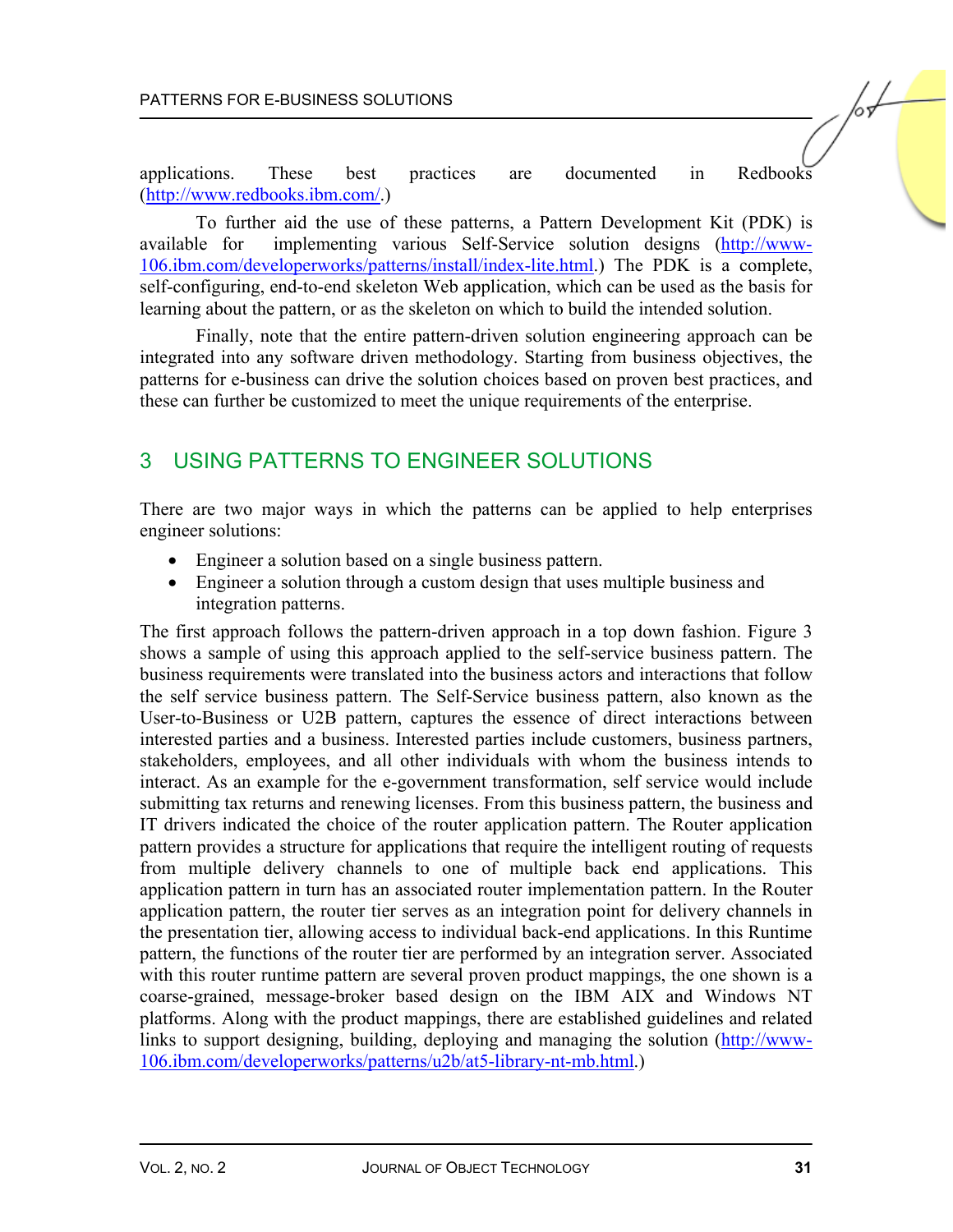

Figure 3: Solution Engineering Based on Single Business Pattern

The second approach is more complex and described in the following scenario taken from the pape[r http://www-106.ibm.com/developerworks/patterns/guidelines/lord.pdf.](http://www-106.ibm.com/developerworks/patterns/guidelines/lord.pdf) "A team is building an online sales system. Thus, they begin with the Self-Service pattern to set up the initial interface that enables potential customers to take orders. Now, the team needs the system to integrate with existing applications to process orders. They then, using the Collaboration pattern, add capabilities to provide direct customer service support and communication within the enterprise. If the team wanted to allow customers to access data that would allow them to check on the status of an order or make inquiries directly to other data stores and applications, they would use the Information Aggregation pattern, quite possibly coupled with the Application Integration pattern. The team also wants to support supply chain management, so they use the Extended Enterprise pattern. Lastly, because they want to allow access from a variety of devices, the team turns to the Access Integration pattern to develop an end-to-end solution." Figure 4 shows the composition of many patterns to engineer the solution.